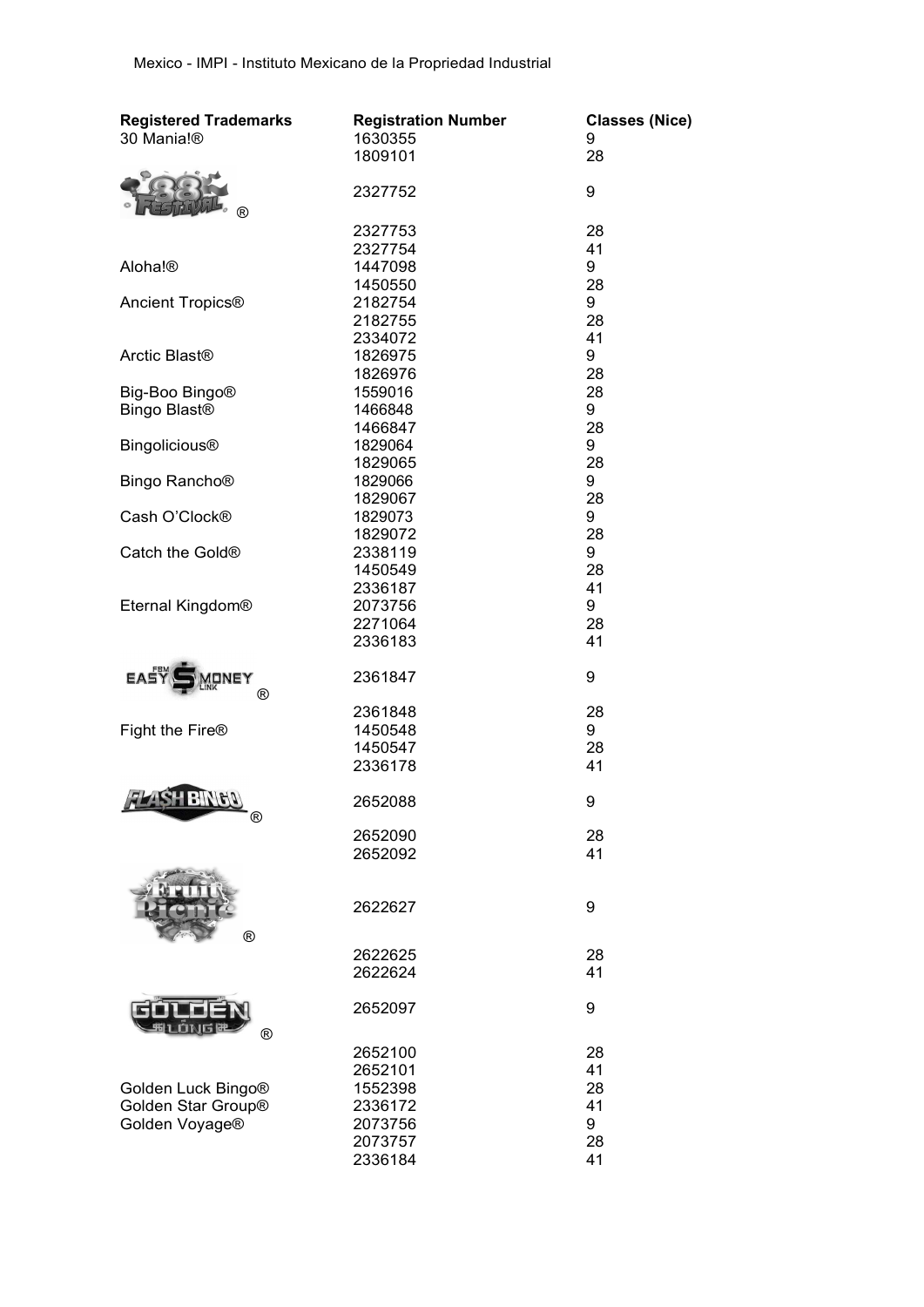|                              | 2358693            | $\boldsymbol{9}$ |  |
|------------------------------|--------------------|------------------|--|
|                              |                    |                  |  |
|                              | $^{\circledR}$     |                  |  |
|                              | 2358694            | 28               |  |
|                              | 2358695            | 41               |  |
|                              |                    |                  |  |
|                              |                    |                  |  |
|                              | 2333073            | $\boldsymbol{9}$ |  |
|                              |                    |                  |  |
| ®                            |                    |                  |  |
|                              | 2336175            | 28               |  |
| Lucky Carnival®              | 2336173            | 41               |  |
|                              | 1477386            | 28               |  |
|                              | 2336176            | 41               |  |
|                              |                    |                  |  |
|                              | 2652109            | 9                |  |
|                              |                    |                  |  |
|                              | $^{\circledR}$     |                  |  |
|                              | 2652110            | 28               |  |
|                              | 2652111            | 41               |  |
| Magic Champion®              | 1450543            | 9                |  |
|                              | 1450542            | 28               |  |
| Magic Mania <sup>®</sup>     | 1450546            | 9                |  |
|                              | 1450545            | 28               |  |
|                              | 2342447            | 41               |  |
| Magic Tales <sup>®</sup>     | 1460630            | 9                |  |
|                              | 1460629            | 28               |  |
|                              | 2338120            | 41               |  |
| Masskara Bingo®              | 1829070            | 9                |  |
|                              | 1829071            | 28               |  |
|                              |                    |                  |  |
| Maya Bingo®                  | 1450544            | 28               |  |
|                              |                    |                  |  |
|                              |                    |                  |  |
|                              | 2344202            | $\boldsymbol{9}$ |  |
|                              |                    |                  |  |
|                              | ®                  |                  |  |
|                              | 2344203            | 28               |  |
| Multi Champion®              | 1447096            | 9                |  |
|                              | 1458179            | 28               |  |
| Multi Mega®                  | 1528687            | 9                |  |
|                              | 1464929            | 28               |  |
| <b>Multipots®</b>            | 2215233            | 28               |  |
| Nature's Paradise®           | 2073752            | 9                |  |
|                              | 2073753            | 28               |  |
|                              | 2336185            | 41               |  |
| Pig Boom!®                   | 1600641            | 9                |  |
|                              | 1744639            | 28               |  |
| Plus 3 <sup>®</sup>          | 1450541            | 9                |  |
|                              | 1450540            | 28               |  |
| <b>Racingo®</b>              | 2328737            | 9                |  |
|                              | 2328736            | 28               |  |
|                              |                    |                  |  |
|                              | 2328735            | 41               |  |
| Rainbow Falls <sup>®</sup>   | 1450539            | 9                |  |
|                              | 1450538            | 28               |  |
|                              | 2336182            | 41               |  |
| Roman Adventure <sup>®</sup> | 1450537            | 9                |  |
|                              | 1534033            | 28               |  |
|                              | 2336179            | 41               |  |
| <b>Rubingo®</b>              | 1829068            | 9                |  |
|                              | 1829069            | 28               |  |
| Safe Blaster <sup>®</sup>    | 1461570<br>1450536 | 9<br>28          |  |